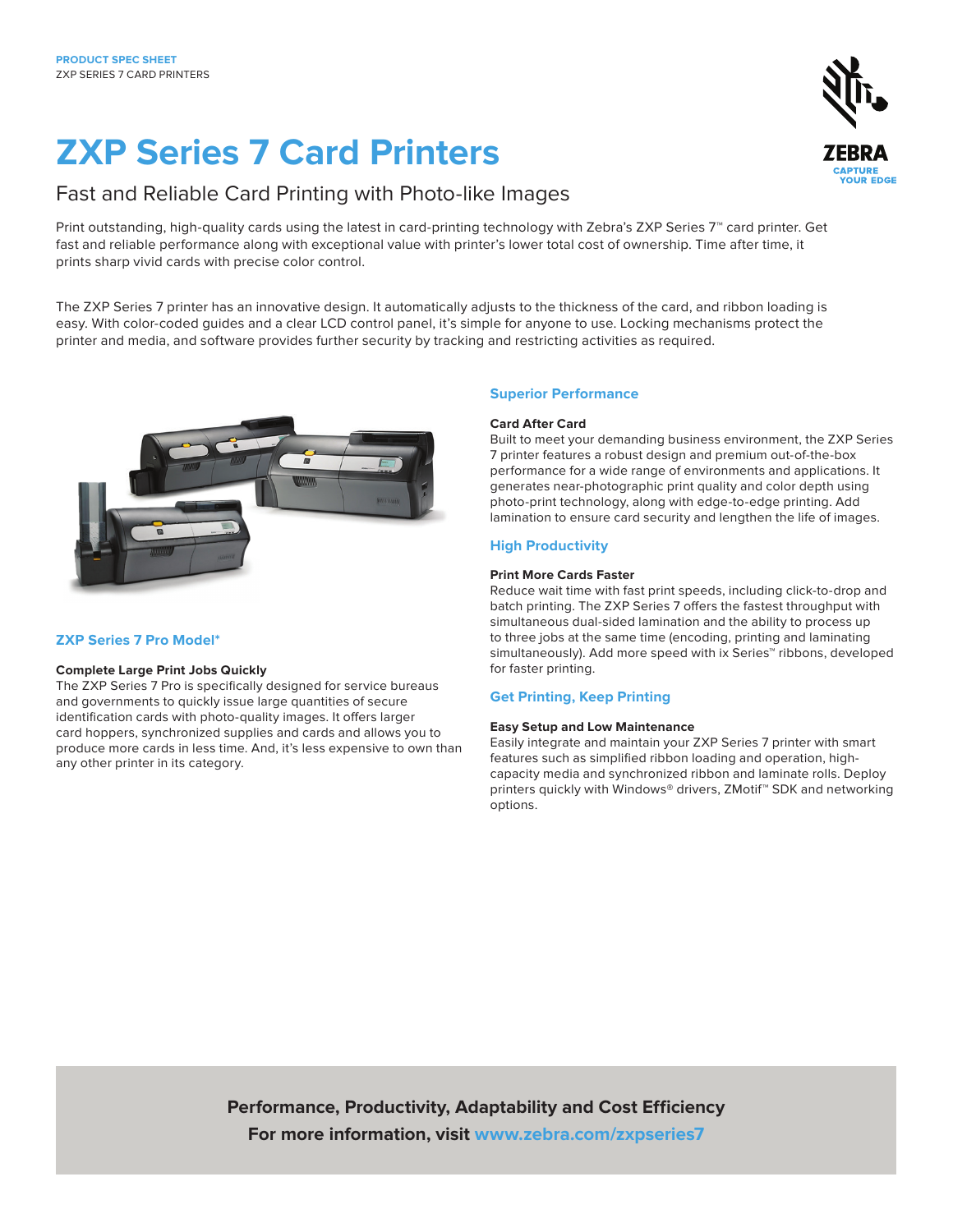## **Intelligent Adaptability**

#### **Tailor for Your Needs – Now and Next**

Get the flexibility to add options when you need them. Build your portfolio of card-printing applications and manage your investment at the same time with options including single- or dual-sided printing, numerous encoding and connectivity options such as UHF encoding and 802.11b/g wireless connectivity, an integrated barcode reader, wasteless single- or dual-sided lamination, Zebra® Duo-Print<sup>™</sup> dual-sided printing upgrade kit and a variety of ribbon options.

#### **Software Adaptability and Control**

Administrators can customize feature sets and user privileges with advanced security settings. Software developers can use the ZMotif SDK to easily integrate advanced features or write custom print applications. The ZXP Toolbox allows advanced control over the printer, driver and software setup – as well as administration and diagnostics.

## **Cost Efficiency**

#### **Supplies Designed to Minimize Cost-Per-Card**

Reduce costs with Zebra True Colours ix Series ribbons and Zebra True Secure i Series laminate. High-capacity ribbons deliver more images per roll and feature an improved formulation for printing high-quality images at higher speeds. Many ribbon types are available in two sizes to meet the needs of every printing task.

Zebra True Secure laminates reduce the risk of counterfeiting and extend the life of your high-security cards. And, the laminate design dramatically reduces waste by eliminating carrier material, backings and liners. Specially designed cartridges make laminate simple to replace.

Both the ribbons and laminates feature intelligent media technology that automatically detects and calibrates the printer.

## **Zebra Supplies**

#### **Make it Easier than Ever to Manage Your Printer**

Genuine Zebra® supplies meet stringent quality standards, and are recommended for optimal printing quality and proper printer performance. The ZXP Series 7 printer is designed to work only with Zebra True Colours® ix Series™ ribbons and Zebra True Secure™ i Series laminates.

## **Zebra CardStudio™**

#### **Design Cards With Ease**

Create sophisticated cards the easy way with Zebra's CardStudio. Whether you're printing a handful of single-side monochrome cards or thousands of double-side cards with MIFARE contactless encoding, full color, specialty security effects or dynamic data, our highly intuitive interface makes you a pro with virtually no technical expertise or training. View cards as you build them with live preview.

Get a head start with a sample card design and edit for your needs, or start with a blank slate. Use design layers for complex builds, add distinctive artwork and connect to virtually any backend database or spreadsheet to integrate dynamic data such as text, photos, 1D and 2D barcodes and more.

For more information visit: www.zebra.com/cardstudio.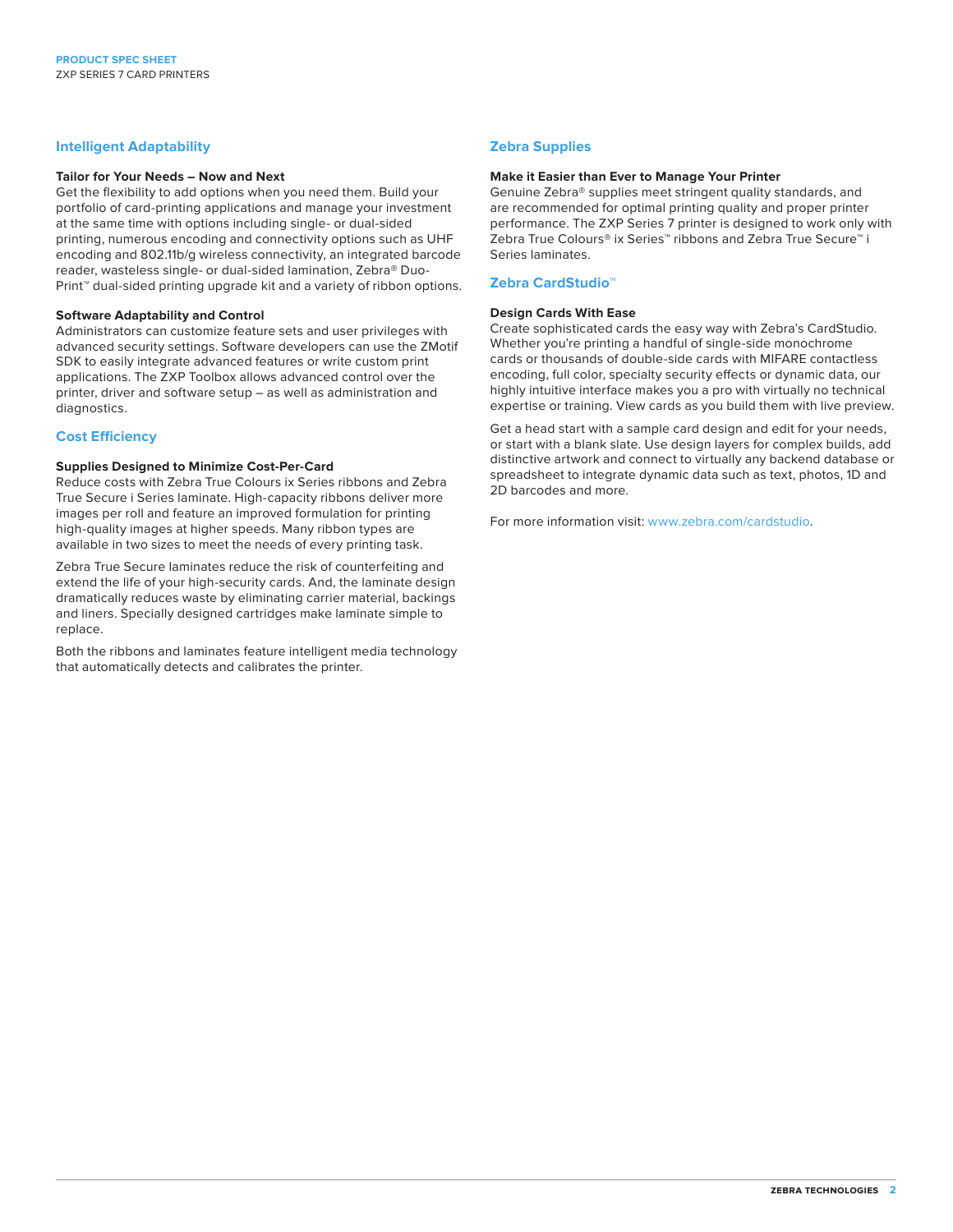## **Specifications Markets and Markets and**

#### **Printer Names**

ZXP Series 7 ZXP Series 7 Pro

#### **Standard Features**

- 300 dpi/11.8 dots per mm print resolution
- USB 2.0 and Ethernet 10/100 connectivity
- Microsoft® Windows Certified drivers
- 15-card reject hopper (30 mil)
- ZXP Series 7 and Series 7 Pro: 250-card input capacity feeder (30 mil)
- ZXP Series 7: 100-card output hopper (30 mil)
- ZXP Series 7 Pro: 250 First-in, First-out mechanical output hopper
- Single-card feed capability
- ix Series intelligent media technology
- 21-character x 6-line LCD operator display with configurable soft keys
- Kensington® physical lock slot
- Two-year limited warranty on printer and printhead

#### **Printing and Laminating Specifications**

- Color dye sublimation or monochrome thermal-transfer printing
- Single- and dual-sided printing
- Near photographic print quality
- Edge-to-edge printing on standard CR-80 media
- Simultaneous printing, encoding, and laminating capability
- One-pass single- and dual-sided wasteless lamination
- 1375 cards / hour monochrome single-sided or 555 cards / hour dual sided printing
- 300 cards / hour full-color YMCKO single-sided printing
- 225 cards / hour full-color YMCKOK dual-sided printing
- 270 cards / hour full-color YMCKO single-sided printing with lamination

NOTE: Printing throughput (cards per hour) based on batch printing with USB connectivity. Times may vary depending on the computer configuration.

#### **Media Specifications**

Zebra's intelligent technology RFID tags authenticate and automate ix Series ribbons and i Series laminates

Card cleaning rollers included with each ribbon carton Specially designed cleaning supplies simplify preventative maintenance

#### **True Colours ix Series Ribbons**

- YMCKO: 250 or 750 images / roll
- YMCUvK: 750 images / roll
- YMCKOK: 250 or 750 images / roll
- ½-panel YMC, full KO: 1250 images / roll
- KdO and KrO: 2000 images / roll
- WrKr: 2000 images / roll
- Blue, red, gold, silver monochrome: 5000 images / roll
- Black monochrome: 2500 or 5000 images / roll
- White monochrome: 4000 images / roll
- Scratch-off gray: 3250 images / roll
- Other colors available on request

#### **True Secure i Series Laminates**

- Linerless waste-free 1.0 mil top and bottom laminate: 750 images / roll • Laminate types: clear, magnetic stripe, smart card, and holographic
- wallpaper designs
- Custom laminates with registered or wallpaper holographic images available on request

#### **Media Specifications (continued)**

#### **Card Compatibility**

- For optimum card quality and printer performance, use genuine Zebra card supplies. For more information, visit www.zebra.com/cards.
- Card thickness: 10 50 mil (0.25 1.27 mm)
- Card thickness for lamination: 30 mil (0.76 mm)
- Card size: CR-80, ISO 7810 format, Type ID-1
- Card material: PVC and composite, ABS cards, PET, PET-G, PET-F, PETix, and Teslin® composite
- Technology cards: contact and contactless smart cards
- Specialty cards: adhesive backed, signature panel, transparent cards with IR-blocker

#### **Operating Characteristics**

**Environmenta** 

**Electrical** 

| ı | Operating Temperature: 59°F to 95°F/15°C to 35°C<br>Operating Humidity: 20% to 80% non-condensing<br>Storage Temperature: 23°F to 158°F/-5°C to 70°C<br>Storage Humidity: 10% to 90% non-condensing<br><b>Media Storage:</b><br>• Temperature: 41°F to 86°F/5°C to 30°C<br>• Humidity: 30% to 50% non-condensing<br>• Do not store in direct sunlight |  |
|---|-------------------------------------------------------------------------------------------------------------------------------------------------------------------------------------------------------------------------------------------------------------------------------------------------------------------------------------------------------|--|
|   | Auto-switching single-phase AC power<br>90V - 264V AC and 47 - 63Hz (50 - 60Hz nominal)<br><b>FCC Class A</b>                                                                                                                                                                                                                                         |  |
|   |                                                                                                                                                                                                                                                                                                                                                       |  |

#### **Physical Characteristics**

| <b>Dimensions</b> | <b>ZXP Series 7:</b><br>Printer only: 12 in. H x 10.9 in. L x 27.5 in. W<br>306 mm H x 277 mm D x 699 mm W<br>Printer with laminator: 12 in, H x 10.9 in, L x 38 in, W<br>306 mm H x 277 mm D x 964 mm W<br><b>ZXP Series 7 Pro:</b><br>Printer only: 13.75 in. H x 10.9 in. L x 28.25 in. W<br>349 mm H x 277 mm D x 718 mm W |
|-------------------|--------------------------------------------------------------------------------------------------------------------------------------------------------------------------------------------------------------------------------------------------------------------------------------------------------------------------------|
| Weight            | <b>ZXP Series 7:</b><br>Printer only: 26.9 lbs/12.2 kg<br>Printer with laminator: 39.5 lbs/17.9 kg<br><b>ZXP Series 7 Pro:</b><br>Printer only: 31.7 lbs/14.4 kg<br>Printer with laminator: 44.3 lbs/20.1 kg                                                                                                                   |

#### **Communication and Interface Capabilities**

- USB 2.0
- USB supports plug-and-play printer identification
- 10/100 Ethernet
- 802.11b/g wireless option

#### **Software Tools**

ZMotif SDK support and sample code available

Windows 7® (32 and 64 bit), Windows Server 2008 (32 and 64 bit) Windows 8 ® (32 and 64 bit), Windows 8.1® (32 and 64 bit), Windows Server 2012 (64 bit), Windows 10 (32 and 64 bit) CardStudio card design and issuance software

NOTE: Please see www.zebra.com for up to-date listing of supported systems.

## **Applications**

#### **Healthcare and Education**

- Employee and
- student ID cards • Employee access
- control cards

## **Hospitality and Retail**

- Gaming, loyalty / membership / gift cards
- Sports and entertainment

#### **High Security**

- Government credentials
- Secure access control
- Financial services